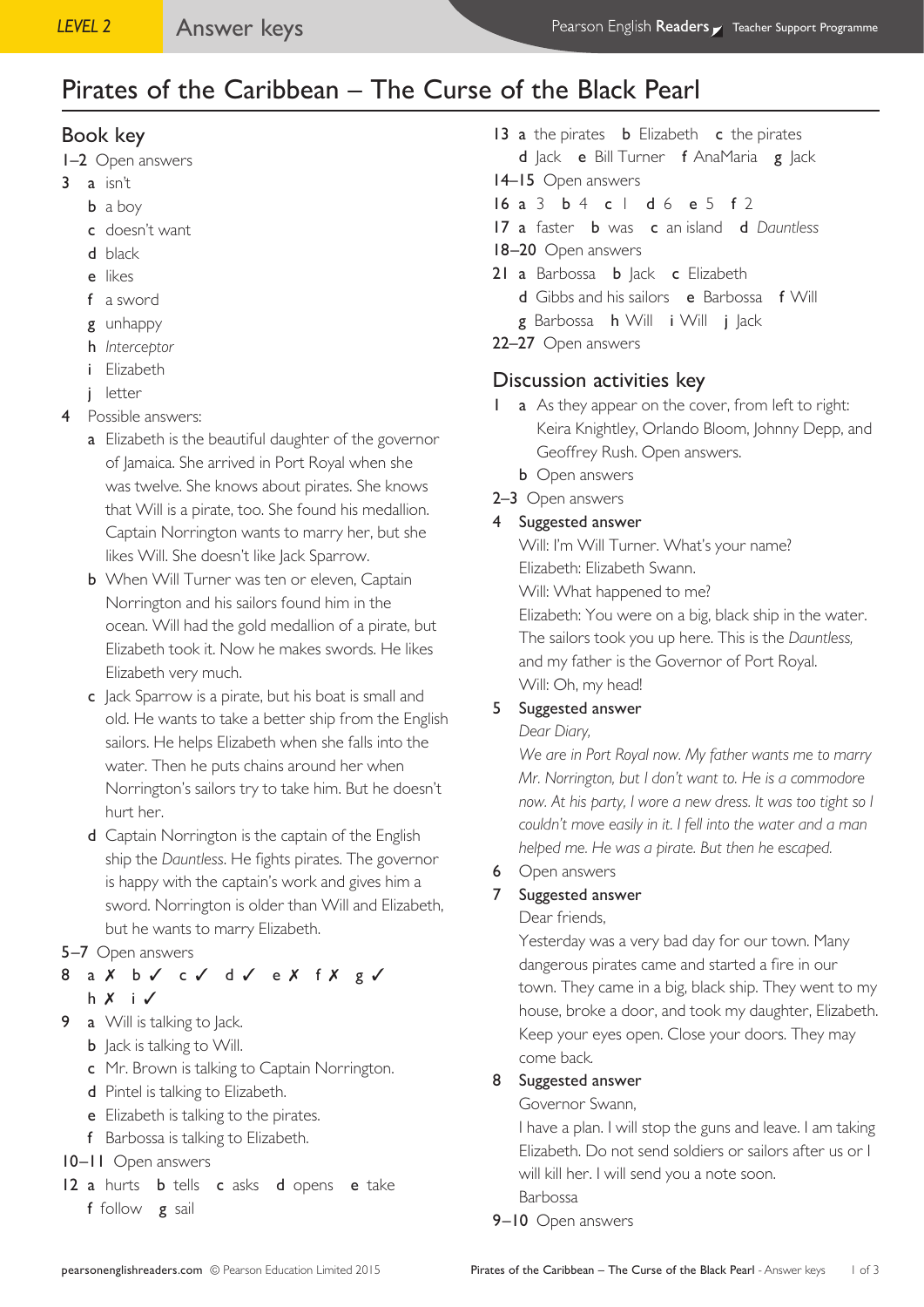# Pirates of the Caribbean – The Curse of the Black Pearl

#### 11 Suggested answer

Norrington: Mr. Swann, I'm sorry. This is bad news. Swann: What happened?

Norrington: Pirate Sparrow and the other young man escaped on the Interceptor. They had a gun and a

sword. They fought my sailors.

Swann: Did you follow them?

- Norrington: No, sir. The *Interceptor* is a faster ship.
- 12 Open answers

## 13 Suggested answer

A big ship needs men Are you a good sailor? Are you strong? Would you like to sail the Caribbean? A very good captain is waiting for you. Everybody knows him. Interested?

Contact Mr. Gibbs in Tortuga

## 14 Open answers

## 15 Suggested answers

- a Because he hit Jack in order to go and help Elizabeth.
- **b** As a skeleton/ghost Barbossa could not eat.
- c Jack did not want Barbossa to attack the ship where Will and Elizabeth were.
- d He wanted to recover his gun in case he needed it on the island. He was not planning to kill Elizabeth with it.

## 16 Suggested answers

- a To go to the island and rescue Elizabeth.
- **b** Elizabeth was in the middle of the gold.
- c To stop the curse. He thought she was a Turner.
- d She was not a Turner.
- e Because Barboussa left him on the island, so the curse was not on him.
- f He will give him a name.
- g To kill Elizabeth.

## 17 Suggested answers

Because Barbossa has his ship again, for the second time.

18 Open answers

## 19 Suggested answer

Barbossa thinks Jack was helping him and his ghostly pirates, but then he notices he is helping Will. This confuses Barbossa. Jack tries to explain why he is neither helping one or the other.

20 Open answers

- 21 Yesterday was a sad day. We came back to Port Royal. I love Elizabeth but she does not love me. She loves Will Turner, the blacksmith. Also, Jack Sparrow, the pirate, fought my men. When I wanted my men to shoot Jack, Will and Elizabeth were on his side. So he swam away to the Black Pearl and climbed onto the ship. A very sad day.
- 22–23 Open answers

## Activity worksheet key

- 1 Elizabeth Swann was on the *Dauntless*. She thought about *pirates*. She started to sing a song: it was a pirate song. Then she saw something in the dark water. It was a boy. He came from a big, black ship. The men on the ship were *dead*. Then, it went away in the *fog*. The boy had a gold *medallion* inside his shirt. Elizabeth took it and quickly put it under her *dress*.
- 2 a Will Turner
	- **b** Elizabeth Swann
	- c Captain Norrington
	- d Jack Sparrow
	- e Captain Norrington
- 3 a pirate
	- b hand
	- c money
	- d ship
	- e ships
	- f plan
	- g first
	- h faster
	- i girl
	- j help
- 4 a tall
	- **b** black
	- c ship
	- d crossbones
	- e guns
	- f swords
	- g knives
	- h fires
	- i governor's
	- j daughter
- 5 1 e 2 c 3 b 4 a 5 d
- 6 a  $\checkmark$  b  $\checkmark$  c  $\checkmark$ 
	- d ✗ e ✓ f ✗
- 7 a Because he knew Will's father. He was a good pirate.
	- **b** Because he wants to end the curse.